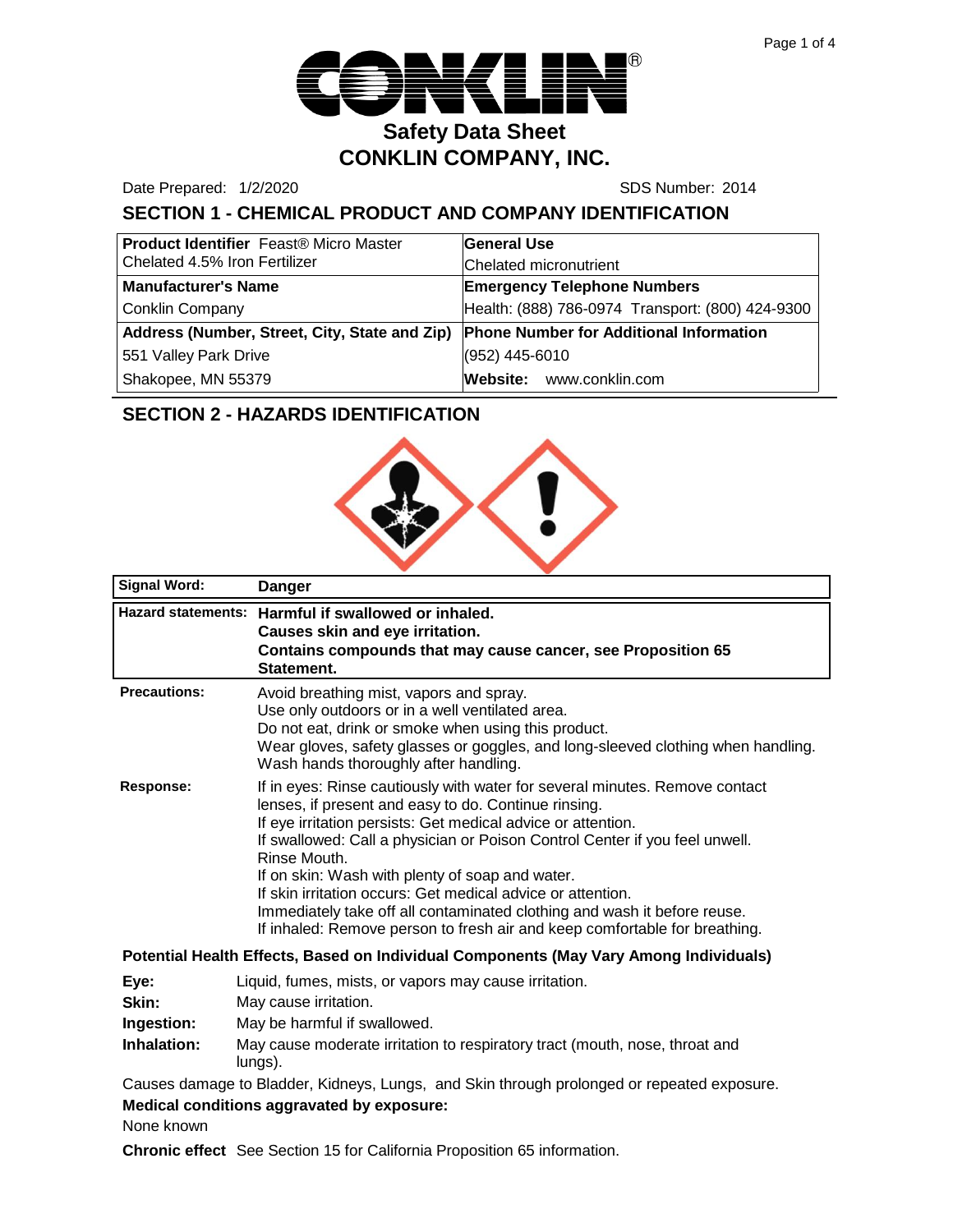#### **SECTION 3 - COMPOSITION/INFORMATION ON INGREDIENTS**

| Component                                                 | <b>CAS Number</b> | Percent by Weight |
|-----------------------------------------------------------|-------------------|-------------------|
| Hydroxyethylethylenediaminetriacetic acid, ferric complex | 17084-02-5        | 20% to 30%        |
| Sodium Nitrate                                            | 7631-99-4         | 10% to 20%        |

See Section 8 for exposure guidelines.

### **SECTION 4 - FIRST AID MEASURES**

**EYES:** Immediately flush the contaminated eye(s) with clean, lukewarm, gently flowing water for 15-20 minutes, while holding the eyelid(s) open. If a contact lens is present, DO NOT delay irrigation or attempt to remove the lens until after flushing is complete. Take care not to rinse contaminated water into the unaffected eye or onto the face. Immediately obtain medical attention.

**SKIN:** Remove contaminated clothing, shoes, and leather goods (e.g. watchbands, belts). Flush with lukewarm, gently flowing water for 5 minutes. If irritation persists, repeat flushing. Obtain medical advice. Completely decontaminate clothing, shoes, and leather goods before reuse, or discard.

**INGESTION:** Never give anything by mouth to a victim who is rapidly losing consciousness, is unconscious, or is convulsing. Have victim rinse mouth thoroughly with water. Do NOT induce vomiting. Have victim drink a glass of water (2 to 8 ounces or 60 to 240 mL). Immediately obtain medical attention.

**INHALATION:** If symptoms are experienced, remove source of contamination or move victim to fresh air. Obtain medical advice.

### **SECTION 5 - FIRE FIGHTING MEASURES**

#### **FLASH POINT:** > 200°F

**EXINGUISHING MEDIA:** Water fog or spray, dry chemical, foam, carbon dioxide.

**SPECIAL FIRE FIGHTING PROCEDURES:** Use water, dry chemical, CO2, or foam, as appropriate for surrounding fire. Use water spray to cool containers. Firefighters should use approved self-contained breathing apparatus and full turn-out (Bunker) gear when fighting fires involving chemicals, to protect against possible toxic fumes or vapors. Cool and use caution when approaching fire-exposed containers. Organic material suspended in water. Organic material may burn if all of the water has boiled off.

#### **SECTION 6 - ACCIDENTAL RELEASE MEASURES**

**SPILL OR LEAK PROCEDURE:** Use personal protection recommended in Section 8. Ventilate area thoroughly. Stay upwind. Isolate area from unprotected personnel. Dike to prevent spill from spreading. Collect with compatible absorbent material and place in metal container with tight fitting cover. Floor may be slippery - use care and clean thoroughly. Keep out of sewer, septic system, ground water, and open waters. Notify federal, state and local authorities, as applicable.

#### **SECTION 7 - HANDLING AND STORAGE**

**STORAGE TEMPERATURE:** Store above 40°F and below 100°F.

HANDLING AND STORAGE PRECAUTIONS: Do not freeze. Use personal protection recommended in Section 8. Open containers slowly in case of pressure accumulation. Protect from direct sunlight. Store in dry, cool, ventilated area in tightly closed containers out of the reach of children. Do not store on side. Avoid creasing or impacting container sidewalls. Empty containers may be hazardous. Do not eat, drink, or smoke in chemical use or storage areas. Wash hands after handling and before eating, drinking, or smoking. Do not rub eyes with soiled hands. See Section 10 for metals or other materials to avoid.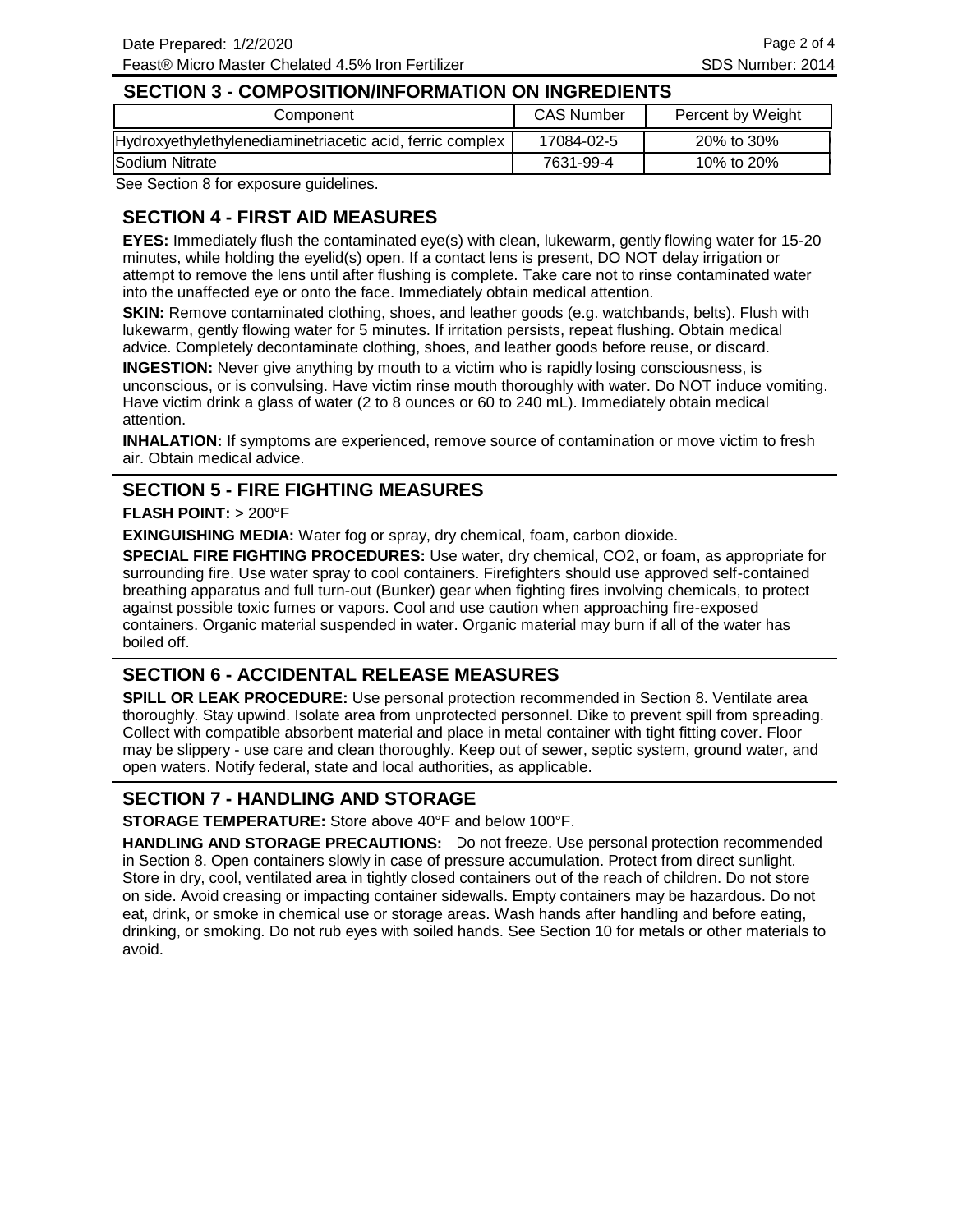### **SECTION 8 - PERSONAL PROTECTION/EXPOSURE CONTROLS**

**ENGINEERING CONTROLS:** Provide sufficient general and local exhaust ventilation to maintain safe exposure levels. Take measures to minimize exposure. Provide a source of clean water for flushing eyes and skin.

**EYE PROTECTION REQUIREMENTS:** Use ANSI-approved eye protection (e.g. safety glasses, goggles), as required by work conditions. Use ANSI-approved chemical splash goggles and face shield if splashing may occur.

**SKIN PROTECTION REQUIREMENTS:** Chemical-resistant gloves and clothing, as needed, to prevent skin contact. Wash hands before eating, drinking, or smoking.

**RESPIRATORY PROTECTION:** To protect against inhalation, a NIOSH-approved air-purifying respirator with organic vapor cartridges and dust/mist pre-filters may be permissible. Use a dust/mist filter or pre-filter if spraying. Use a positive pressure air-supplied respirator for unknown or uncontrolled situations, or when air-purifying respirators may not provide adequate protection.

### **AIRBORNE EXPOSURE LIMITS**

|                   | <b>OSHA</b>    | <b>ACGIH</b>   |             |
|-------------------|----------------|----------------|-------------|
| <b>Components</b> | <b>PEL/TWA</b> | <b>TLV/TWA</b> | <b>STEL</b> |

Definitions:

= Permissible Exposure Limit PEL

- Threshold Limit Value = TLV
- TWA = Time-weighted average (8 hour day)
- $STEL$  = Short term exposure limit (15 minutes), no more than 60 min./day
- Ceiling (not to be exceeded under any condition) = (c)
- Skin = (s)

### **SECTION 9 - PHYSICAL AND CHEMICAL PROPERTIES**

| Physical Form: Liquid          |                                    | Solubility in Water:                        | Complete       |
|--------------------------------|------------------------------------|---------------------------------------------|----------------|
| Color:                         | Dark red                           | Specific Gravity (Water = $1$ ):            | $1.36 - 1.45$  |
| Odor:                          | Odorless to slight ammonia<br>odor | Evaporation Rate (Butyl Acetate = 1): $<$ 1 |                |
| Boiling Range: $>212^{\circ}F$ |                                    | Vapor Pressure (mm Hg):                     | Not determined |
| pH:                            | $5.0 - 7.0$                        | Vapor Density ( $Air = 1$ ):                | >1             |
| VOC:                           | Not applicable                     |                                             |                |

### **SECTION 10 – REACTIVITY**

| Stability:                | Stable under anticipated storage and handling conditions.                                                                                                                                                                |
|---------------------------|--------------------------------------------------------------------------------------------------------------------------------------------------------------------------------------------------------------------------|
| Hazardous Polymerization: | Will not occur.                                                                                                                                                                                                          |
|                           | Incompatibilities (Materials to Avoid): Avoid oxidizing materials and metals, such as aluminum, carbon<br>steel, copper, copper alloys, zinc, and nickel. Contact with steel<br>or aluminum produces flammable hydrogen. |
|                           | Hazardous Decomposition Products: Carbon monoxide, carbon dioxide, nitrogen oxides and metal<br>oxides.                                                                                                                  |

# **SECTION 11 - TOXICOLOGICAL INFORMATION**

Product not tested as a whole. Refer to Section 3 for potential health effects.

# **SECTION 12 – ECOLOGICAL INFORMATION**

Product not tested as a whole. Refer to Section 6 for information regarding accidental releases. Keep out of trash, water, sewer, and drainage systems, except when used as intended.

# **SECTION 13 - DISPOSAL CONSIDERATIONS**

Recycle or dispose of contents and empty containers according to federal, state and local regulations. Keep out of trash, water, sewer, and drainage systems, except when used as intended.